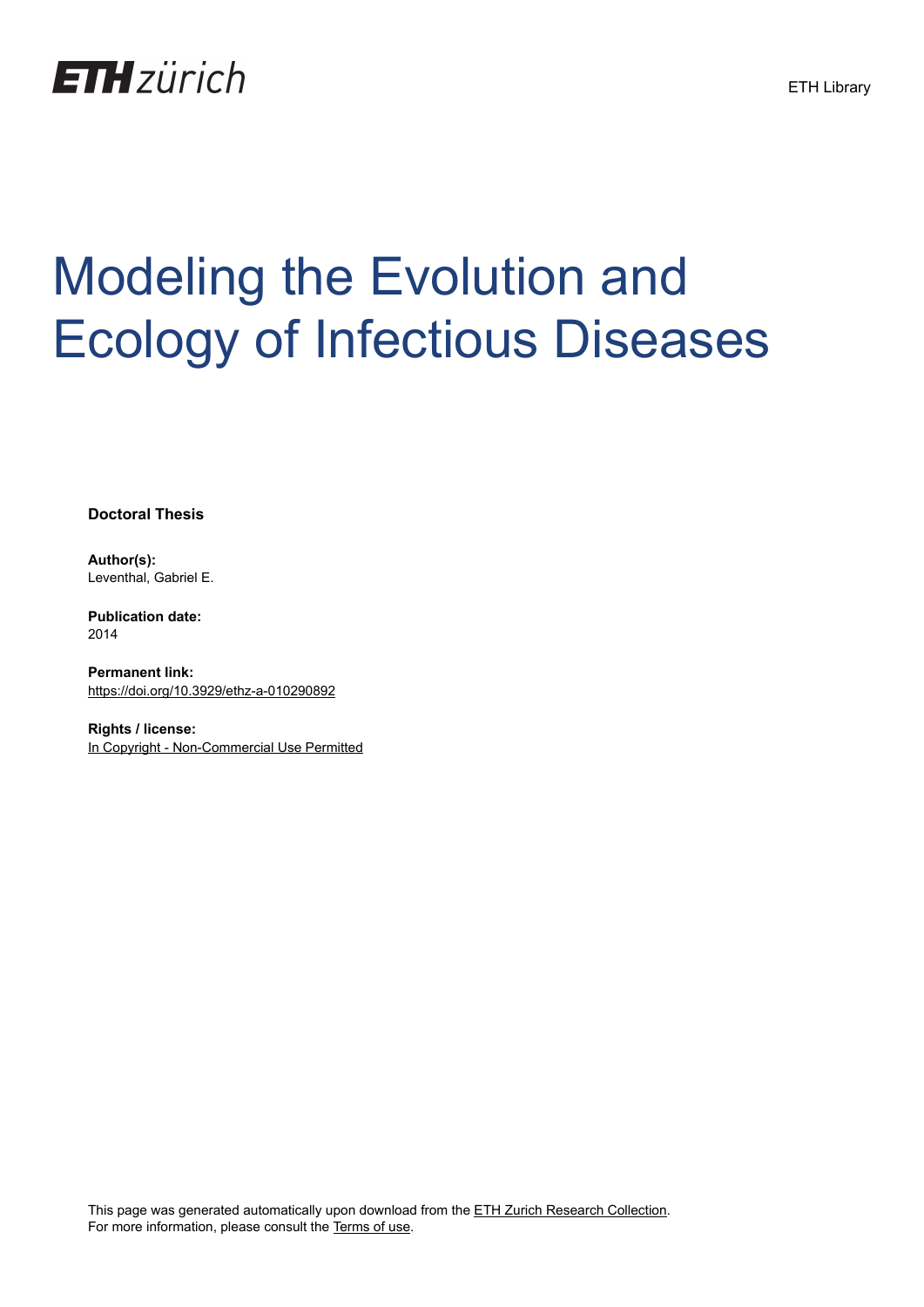#### **MODELING THE EVOLUTION AND ECOLOGY OF INFECTIOUS DISEASES**

## A thesis submitted to attain the degree of DOCTOR OF SCIENCES (Dr. sc. ETH Zurich)

presented by

#### GABRIEL ETAN LEVENTHAL

### ing. phys. dipl. EPF, EPF Lausanne

born on 10.05.1983

citizen of Pfeffingen, BL

accepted on the recommendation of

Sebastian Bonhoeffer, PhD (examiner) Sylvain Gandon, PhD (co-examiner) Niko Beerenwinkel, PhD (co-examiner)

2014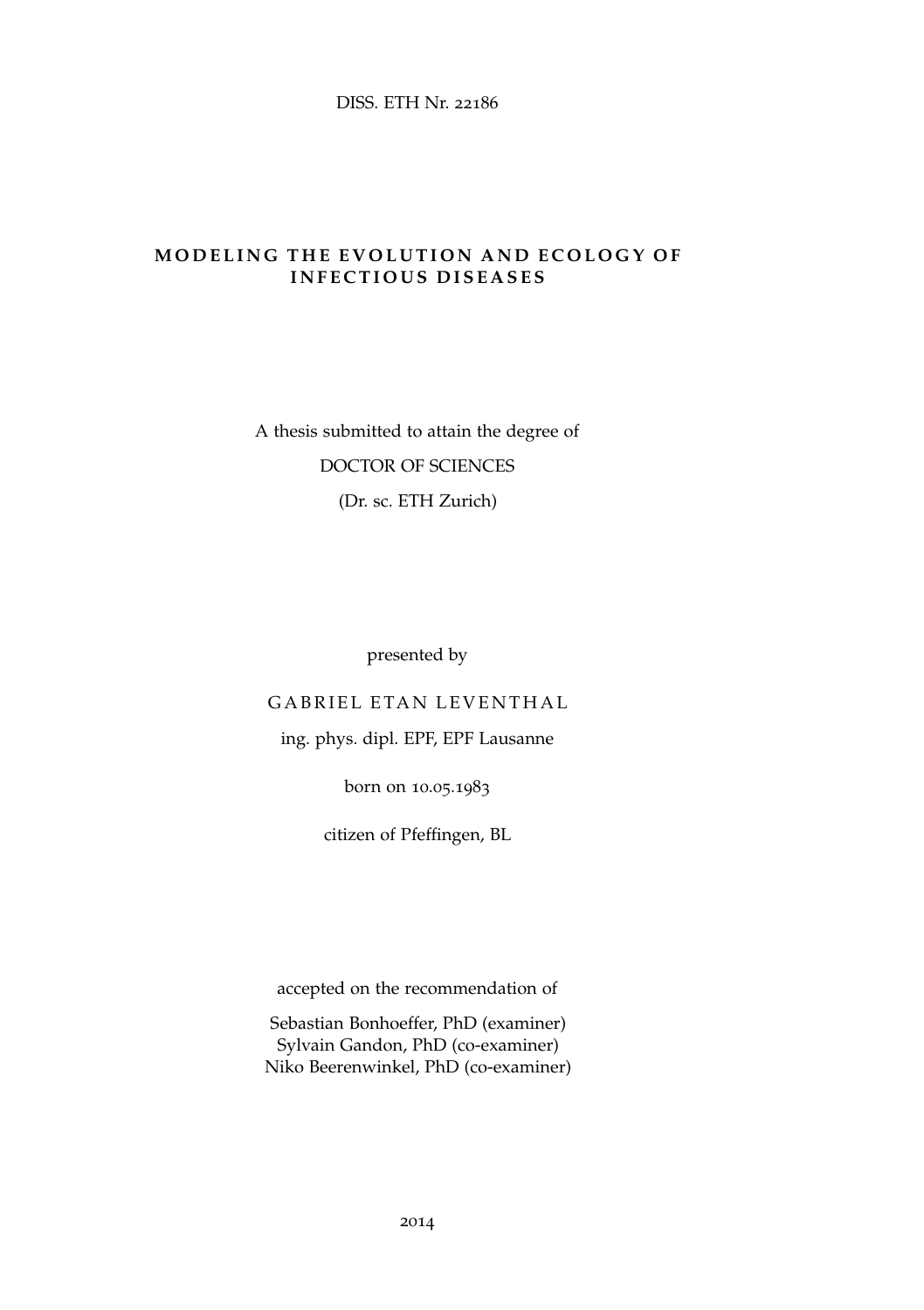#### **SUMMARY**

This thesis presents an investigation into various aspects of the ecology, epidemiology and evolution of infectious diseases and their hosts. Many of the topics presented herein bridge some of the classical boundaries between these fields, and some require either the advent of new methodology or borrow methodology from other fields of study. In doing so, I bring together thinking from network epidemiology, evolutionary theory, phylodynamic inference, HIV pathogenesis, host-parasite ecology, and the structure of ecological communities. First, in Chapter [1](#page--1-0), I give a general introduction into the various topics and supply some relevant background information beyond what is contained in the respective research chapters.

In Chapter [2](#page--1-0), I investigate how host contact structure can influence the rate at which a mutant disease strain is able to take over an epidemic and force a previous strain to extinction. The results show that host population structure that generally facilitates the emergence and spread of a new disease in a fully susceptible population actually suppresses the evolution of new disease strains, when compared to host populations without any defined contact network. This underlines the importance of properly accounting for the host contact network when modeling disease outbreaks. These contact networks are, however, often difficult to accurately measure. In Chapter [3](#page--1-0), I introduce a method to determine the type of host contact network from phylogenetic trees of the pathogen population. Such an approach circumvents problems concerning the reliability of data when constructing networks from survey data.

In Chapter [4](#page--1-0), I then present an extension to epidemiological inference using phylogenetic trees, phylodynamics, that uses a true epidemiological model to infer transmission and recovery rates in transmission clusters of the HIV epidemic in Switzerland. Previous methods made strong simplifying assumptions about the rate at which new infections appear, and the new methodology presented here relaxes some of these simplifications resulting in better estimates.

In Chapters [5](#page--1-0), and [6](#page--1-0) I focus on the heritability of set-point viral load in HIV, that is how much of set-point viral load is passed on from one infection to the next. Setpoint viral load is an important marker for the rate of disease progression, and is also related to the rate at which an infected individual transmits to a susceptible individual. I first revisit the standard way of estimating this heritability of set-point viral load for a transmitted pathogen in Chapter [5](#page--1-0). In Chapter [6](#page--1-0), I present a model of a full transmission cycle of HIV, from one infected individual to the next, and assess whether the values of heritability reported in the literature are compatible with clinical data on set-point viral load. This shows that, given our current knowledge how particular strains of HIV undergo evolution during infection and are transmitted to a next host, the most parsimonious explanation is that heritability must be high.

In the last chapters I then focus on the ecological aspects from the point of view of the host. I first outline a model to explain a shift in the reproductive rate of a host when parasite attack is imminent. I then follow up with an experiment that measures the costs associated with this strategy (Chapter [7](#page--1-0)). This shows that such parasite-induced changes in reproductive output have little costs when measured over the whole life-span of an individual in safe laboratory settings. In Chapter [8](#page--1-0), I examine the stability of real plant-pollinator communities when pollinator species shift from mutualists to parasites.

Finally, in Chapter [9](#page--1-0), I provide a general discussion of the results and provide an outlook for future research avenues.